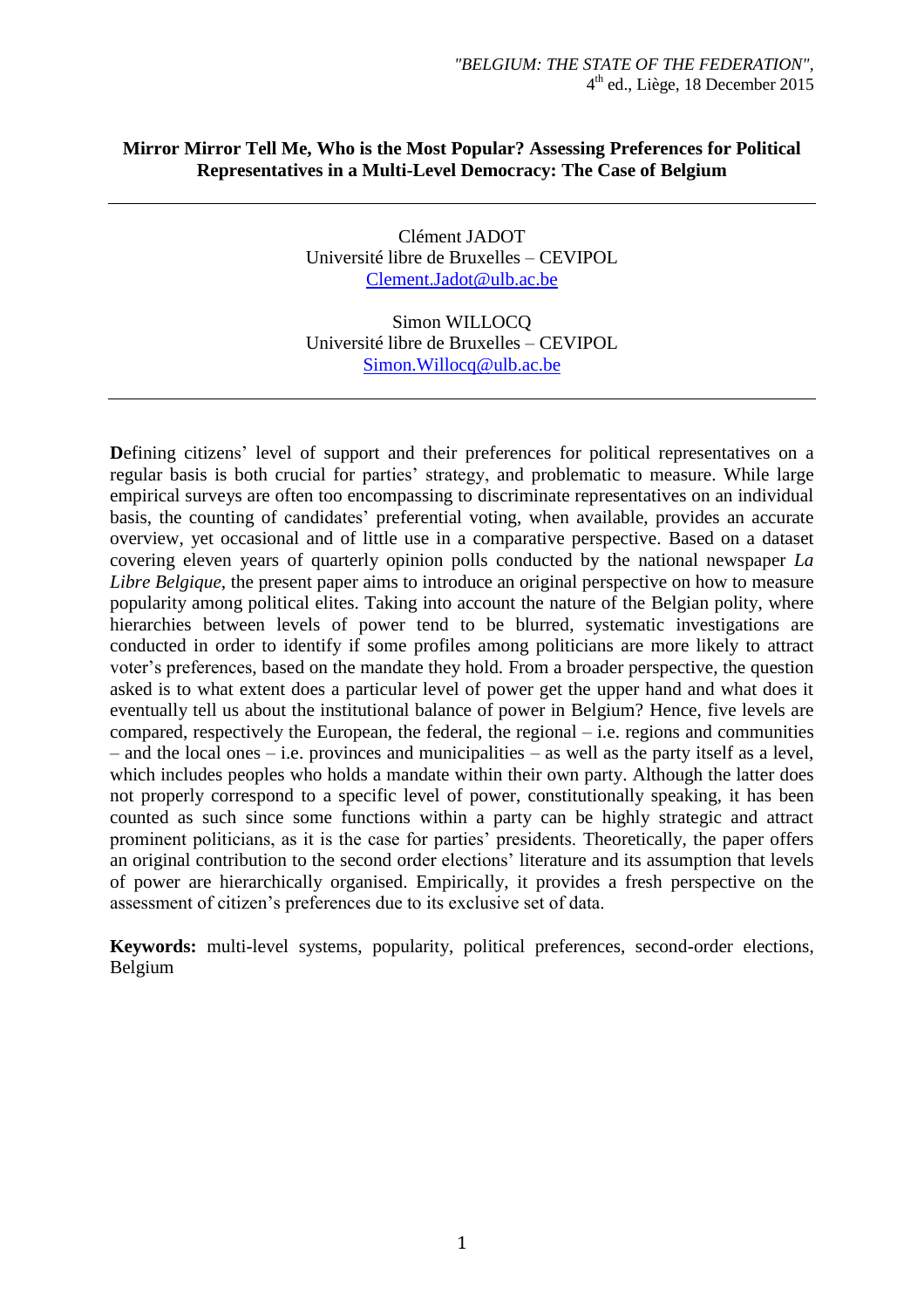#### **Introduction**

 $\overline{a}$ 

For the first time since the launch of the federalisation process in 1970, on the  $21<sup>st</sup>$  of May 1995 Belgian citizens were given the opportunity to cast separate votes for the general and for the regional elections. Hence, breaking with the usual practice of indirect representation at the regional level, the direct elections of the Flemish, the Walloon and the Brussels parliaments constitute a major turning point in the balance of power between entities. From a macroscopic perspective, governments relying on different political coalitions became from this point forward a possibility, not only between linguistic communities – as it was already the case – but also among them. Yet, formally, the external coherence of the Belgian political system has been preserved by two usages, namely the symmetry principle and the congruence principle<sup>1</sup>. *Primo*, for ideological reasons, Flemish and French-speaking parties belonging to the same political family continued until 2007 to join governments together, despite their historical splitting. Practically, it was made possible by including more partners than required within the federal government, in order to please the needed sister parties. *Secundo*, postelection negotiations have also been driven so far by the principle of congruence, according to which parties condition their participation to a certain level of power to their inclusion in another, ensuring their simultaneous presence (or absence) at the different levels of power. Regardless of minor exceptions, government Michel I constitutes the first major exception to the rule, since French-speaking liberals decided to join the federal government, alone with the Flemish parties of the majority while, at the regional level, French-speaking socialists and Christian-democrats constituted the Walloon government together, as well as Brussels', in association with the French-speaking regionalist party and Flemish parties from the majority.

Together, those two principles – the symmetry and the congruence principles – participate in maintaining *de facto* horizontal and vertical homogeneity within the Belgian political system and prevent it from the potential centrifugal effects of decoupling polls. However, from an individual perspective, the impact was more straightforward as it leads to several changes regarding career paths among political elites, especially members of parliament. Since the 1995 elections, holding a regional mandate truly has become an objective *per se* in Belgium and it opened the way towards a certain specialisation and a professionalization of the function<sup>2</sup>. In the meantime, the devolution of powers associated with the increasing federalisation of Belgium has strengthened competences associated with sub-national mandates and made them more salient to the public, putting some additional pressure on politicians when they operate arbitrages regarding the political arena they choose to compete within. This is even truer since being simultaneously candidate for both a regional and a national election is legally forbidden.

Consequently, the number of politicians who only, or mainly, experienced a regional career has grown, with some notorious illustrations. However, the reaction of the public towards this disconnection of political arenas remains unclear. Although, pieces of research address the different aspects of the problem, they have addressed them separately, not globally, due to the lack of accurate data. On the one hand, research that compares career patterns in Belgium tends to focus on objective factors among politicians, such as the mandate they hold, the

<sup>1</sup> Dandoy, R. « Résultats des élections et formation des exécutifs » in F. Bouhon, M. Reuchamps (eds.), *Les systèmes électoraux de la Belgique*, Bruxelles, Bruylant, 2012, pp. 449-50 ; Deschouwer, K., « Coalition Formation and Congruence in a Multi-layered Setting : Belgium 1995-2008 », *Regional & Federal Studies*, Vol. 19(1), 2009, pp. 13-35

<sup>2</sup> Borchert, J., Stolz, K « Introduction : Political Careers in Multi-level Systems », *Regional and Federal Studies*, Vol. 21(2), 2011, pp. 205-222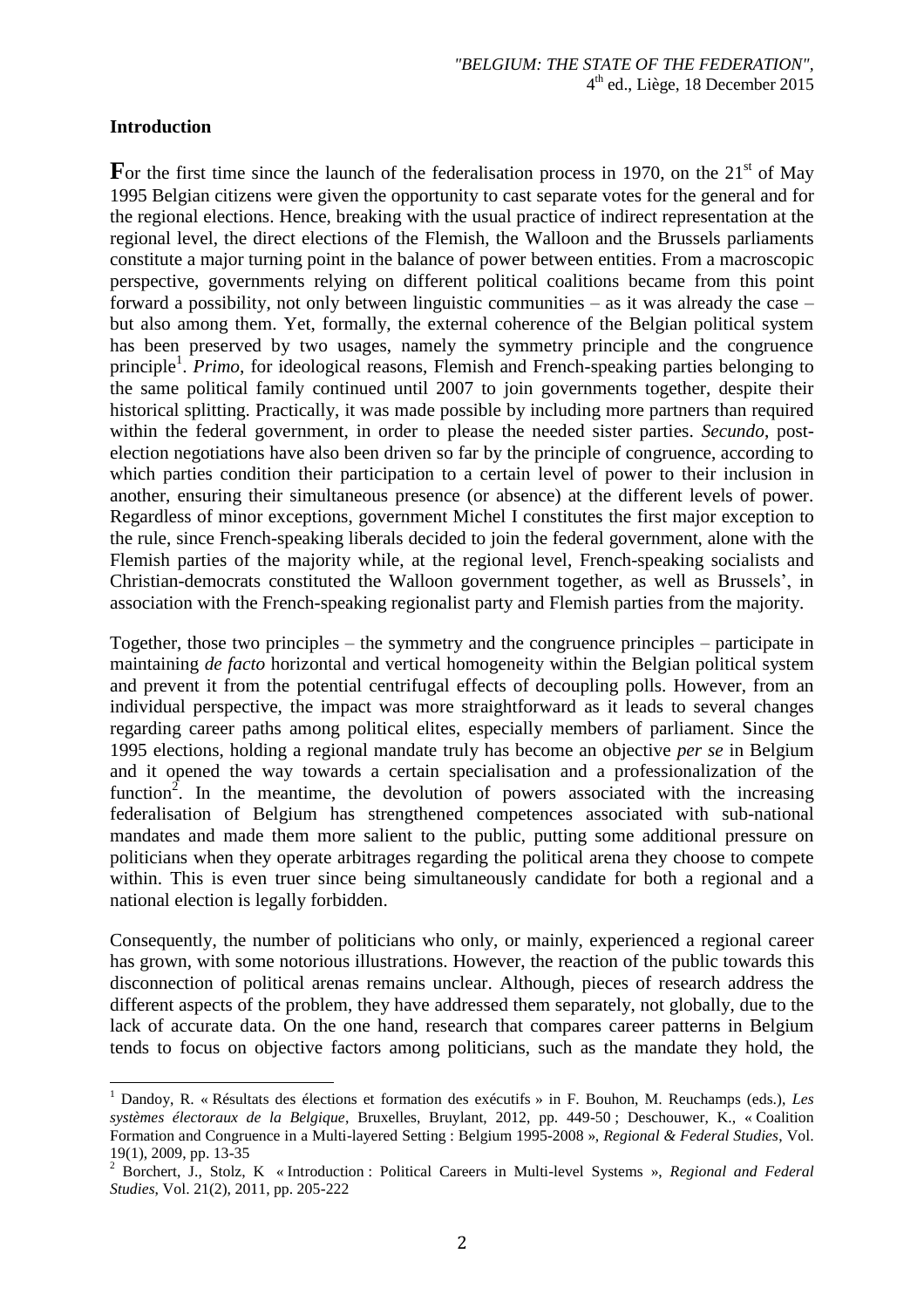period of time they were present, or the level of power wherein they take an active part. Measuring the duration of political careers at different levels on an individual basis, Dodeigne shows for instance how several profiles are actually endorsed by Walloon politicians; parliamentarians being mainly divided between those pursuing either a national or a regional career while members of government being more likely to follow a multi-level career<sup>3</sup>. It has also been highlighted that the level of activity of members of parliament influences their agenda, regional members being more enthusiast regarding devolution mechanisms than their federal *alter ego*<sup>4</sup>. On the other hand, in Belgium, politicians' subjective appeal to the electorate has mainly been measured through the use of preference voting, the latter acting as a proxy of citizens' proximity with some specific politicians. Yet, if proximity actually drives preference voting, it is nonetheless far from being the only significant variable<sup>5</sup>. Furthermore, preference voting is hard to connect with politicians' attractiveness in practice. Indeed, as politicians compete at different time and within political arenas closed to each other, formal records are indeed of little use as they exclude both cross-level and longitudinal comparisons.

Based on an original dataset the present paper aims to introduce an global perspective on political elites' popularity measurement in order to allow both multi-level and time-series comparisons. Based on the systematic identification of voters' preferences for top political elites, such an approach could contribute to a better understanding of how they identify themselves to the different levels of power within a multi-level democracy. Basically, it is commonly assumed that the higher the responsibilities and the visibility attached to a function, the higher the reward and the prestige attached to it, hence the higher the desire to obtain the corresponding mandate. All other things remaining equal, being Minster could be interpreted as a more important function than holding a local mandate, although the mayorship of a large city could also constitute an attractive function due to the political leverage and the electoral anchorage it offers. In a federal state, two additional precisions should nonetheless be added. *Primo*, depending on the objective degree of devolution within the system, the hierarchy between levels of power can fluctuate. In a proper federation, the centre of political gravity lies at the national level while the opposite is true in a confederation; distinguishing between the two models being subject to constitutional interpretations. *Deuxio*, the subjective perceptions attached to the respective levels of power are also likely to fluctuate according to the arena voters or politicians identify themselves with.

Applied to the Belgian case, those remarks lead to the formulation of three competing hypotheses. In accordance with what could be called a '*federal*' hypothesis, a clear top-down pyramidal hierarchy exists between political levels, from the national to local ones. Coherent with Reif and Schmit's second order elections' model<sup>6</sup>, the federal hypothesis regards legislative elections as first-order elections, that elections where there is "more at stake" while other elections are relegated to the second rank. In turn, this is reflected by greater attractiveness for federal mandates among political elites, as well as in their higher recognition among the public. Conversely, following a '*confederal*' hypothesis, the hierarchy

 $\overline{a}$ <sup>3</sup> Dodeigne, J. « (Re-)Assessing Career Patterns in Multi-Level Systems : Insights from Wallonia in Belgium », *Regional and Federal Studies*, Vol. 24(2), 2014, pp. 151-171

<sup>4</sup> Reuchanmps, M., Dodeigne, J., Sinardet, D., Gramme, P. « Territorial Politics in inter-party and intra-party competition. Insights from Belgium », Paper presented at the Biennial International Conference, Rykjavik, Iceland, 2012

<sup>&</sup>lt;sup>5</sup> André A., Wauters B., Pilet J-B., « It's Not Only About Lists : Explaining Preference Voting in Belgium », *Journal of Elections, Public Opinion and Parties*, Vol. 22(3), 2012, pp. 293-313

<sup>6</sup> Reif K., Schmitt H., « Nine Second-Order national elections – a conceptual framework for the analysis of European elections », *European Journal of Political Research*, Vol. 8(1), 1980, pp.3-44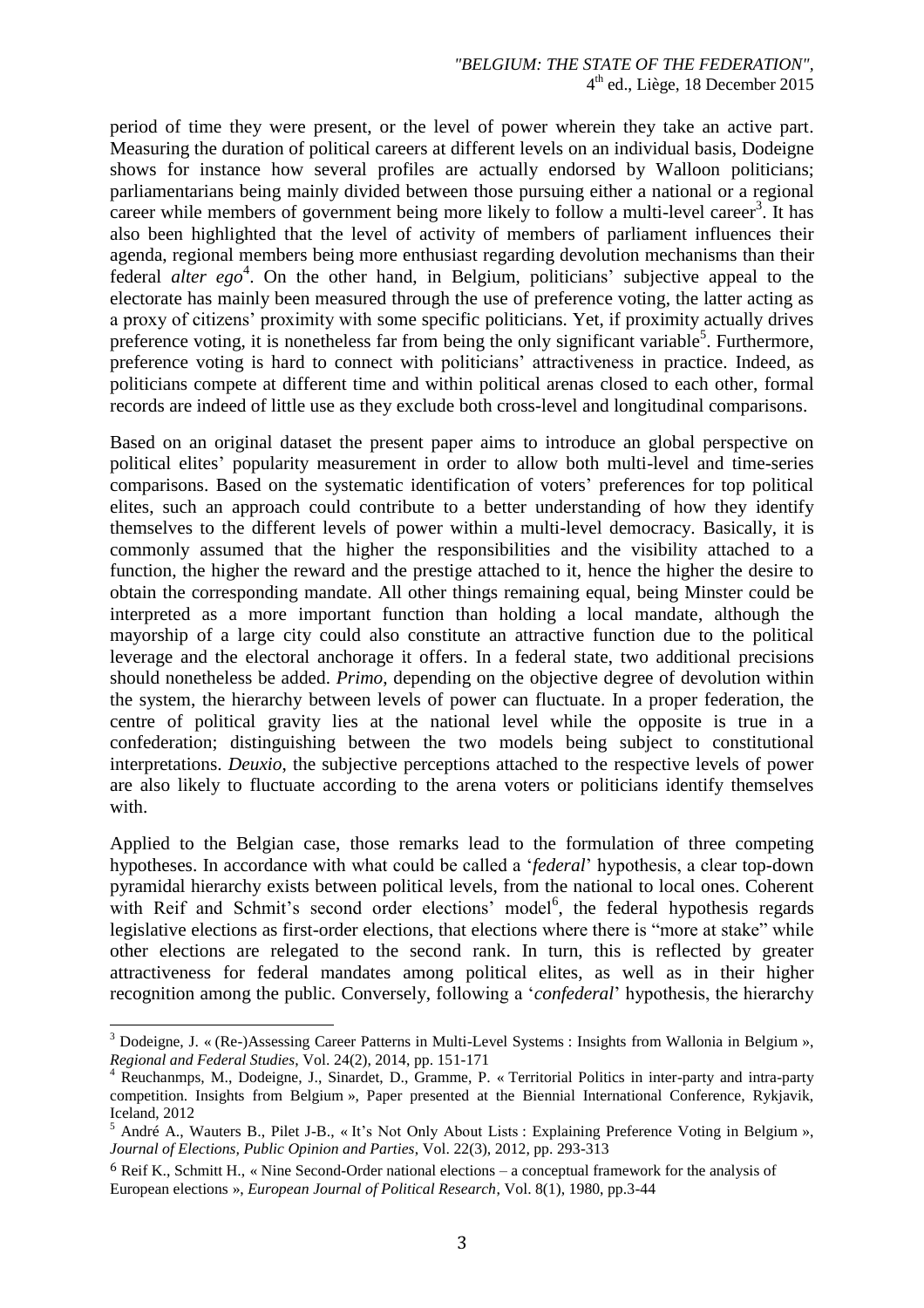is reversed and the confederate units dominate the central level. In such a scenario, subnational mandates attract most of the attention among politicians and the electorate. Finally, according to a '*flat*' hypothesis, no clear hierarchy emerged between the different levels of power – that is, they are respectively regarded as important. This final hypothesis echoes in particular recent research supporting that politicians and voters now regard federal and regional elections both as first-order elections as a consequence of the high salience given to the ethno-territorial cleavage in Belgium<sup>7</sup>. Mutually exclusive, those four hypotheses could nonetheless coexist within a single system taking into account that the different regions of a state do not necessarily share the same view regarding the underlying hierarchy among the different levels of power. For instance, one region can consider the federal level to be of first order while another regards regions as dominant and while a third believes both levels deserve equivalent attention. In Belgium, testing such hypotheses could help determinate voters' proximity with the different political levels of the federal state. Hence, this should provide some original insights about into how Belgian citizens perceive the ongoing state reforms of the state, the constitutional division of labour between levels of government and, finally, into who they think governs Belgium.

## **Data and Methodology**

 $\overline{a}$ 

In order to evaluate voter's proximity with the different levels of power, the present paper is based on the analysis of individual preferences for political representatives as measured by *La Libre Belgique*. Over the years, the national newspaper has indeed built itself a reputation thanks to its *Baromètre politique*, a quarterly ranking of most prominent politicians in each Belgian region<sup>8</sup>. Basically, every three months, the political division of the newspaper establishes a list of around thirty Belgian prominent politicians per region. The lists being non mutually exclusive, one single personality can be present on one, two or the three lists constituted. In association with polling companies<sup>9</sup>, regional statistical samples among the population are then asked to order those personalities by answering the following question: "*For each of the following personalities* (name, party), *would you tell us if you would like to see them playing a more prominent role in the coming months*?". Every politician evaluated thus receives a score per poll equivalent to the percentage of the sample wishing to see him playing a more prominent role. Hereunder, the data collected cover the period from June 2004 to March 2015, that is 44 quarterly surveys<sup>10</sup>; 247 different personalities were evaluated, 52 of them being evaluated in the three regions, 67 in two of them and 128 in only one. Among them, some appear systematically on the list while some appear only once. In every survey, we collected each single evaluation attributed to surveyed politician in each region based on respondents' aggregated answers. In total, several thousand observations were thus collected.

In addition to individual preference scores, the political mandates held by the politicians assessed were also collected and registered. We then focused our attention to those belonging to the federal level and to the regional level. Preferences for each level were then calculated separately for every regions; that is we sorted politicians according to the level of power they were active for each survey. In total, we calculated six time-series, two in Flanders, two in

<sup>7</sup> Rihoux B., Dandoy R., Dewinter L., Dumont P., « Belgium », *European Journal of Political Research,* Vol. 44(7-8), 2005, pp. 957-967

<sup>&</sup>lt;sup>8</sup> The authors would like to thank the political division of *La Libre Belgique* and Xavier Ducarme and Pierre Gilissen in particular who sent us the raw data required in this research.

<sup>&</sup>lt;sup>9</sup> Over the period covered, the companies were respectively INRA (June 2004-Decembre 2004), Ipsos (March 2005-June 2011) and Dedicated (Septembre 2011-Present)

 $10$  In September 2008, two surveys were conducted, one before and one after the splitting of the CD&V-N-VA cartel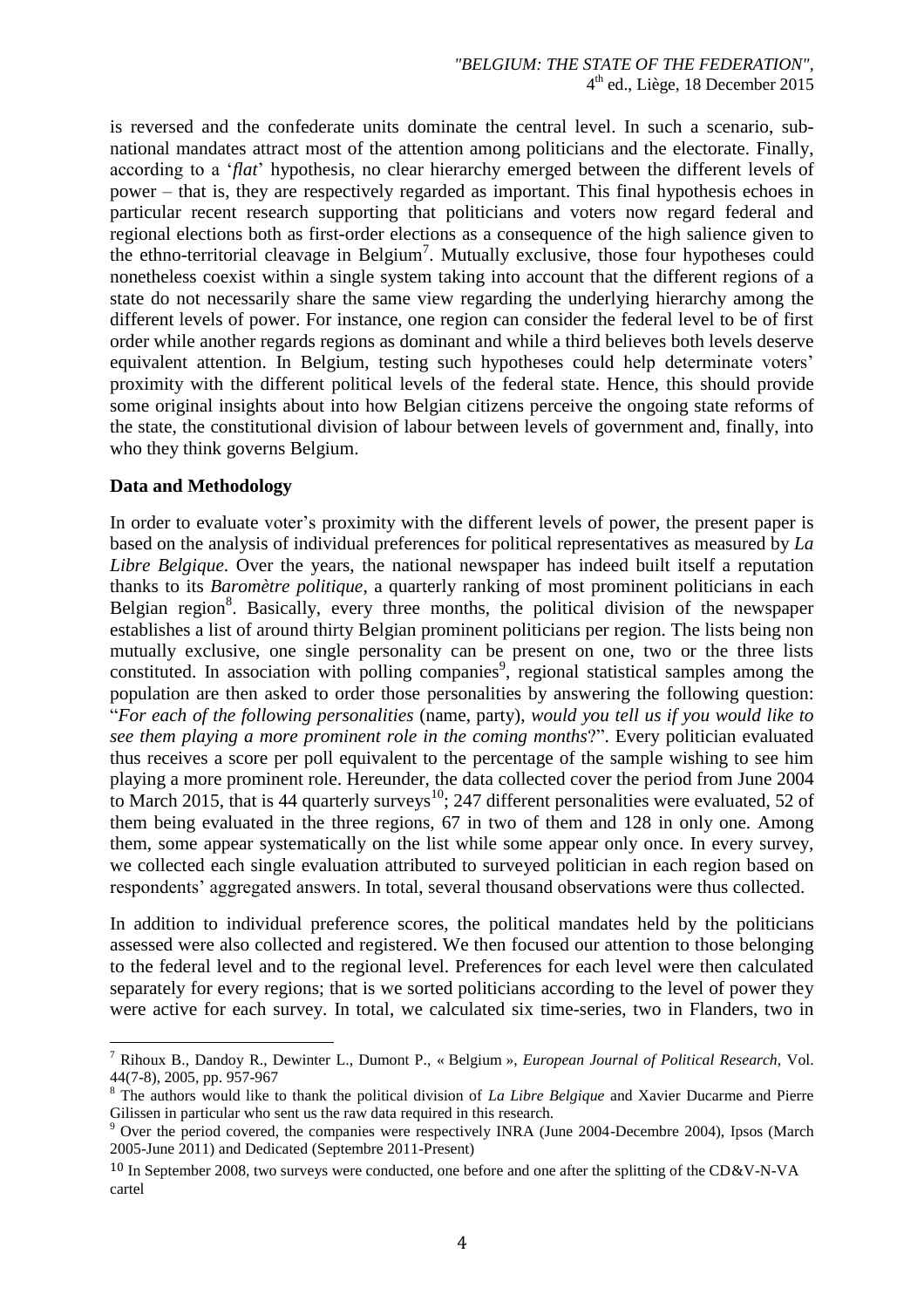Wallonia and two in Brussels. As a last step, in each series, every politician evaluated and who was not active within the level of power assessed – that is directly influencing the respondents – was dismissed. This is for instance to the case of Flemish regional representatives evaluated in Wallonia and who were excluded from our series measuring regional preferences in Wallonia due to fact that they exert no direct influence on Walloon respondents. Conversely, federal politicians from both communities were taken into account when the federal level was evaluated, because the three regions are equally impacted by federal decisions, whoever decides. Following the same logic, deputies from both the Flemish and the French-speaking communities were considered as relevant when answers from Brussels' respondents were analysed. Hereunder, the six time-series are represented in figure one (fig.1.)

As illustrated, the three regions differ first and foremost in the level of preference they attribute to political elites. Overall, Flemish respondents tend to be more assertive than respondents in Brussels and, to a larger extent, in Wallonia. Whatever the level, Flemish are indeed more likely to positively assess the politicians surveyed, that is wishing to see them playing a more prominent role in the future. All other things being equal, this is particularly true regarding their evaluation of the regional level since the mean score attributed over the period to regional politicians in Flanders (0.139) is higher than the mean scores in Brussels (0.78) and in Wallonia (0.069). To some extent, the same observation applies to the evaluation of federal politicians too, although things are here more nuanced. On the one hand, Walloons systematically expresses the lowest level of preference for federal elites, with a mean score of 0.112 and a rather stable profile. On the other hand, Brussels and Flanders are neck to neck (0.132 and 0.13), with some significant but punctual differences. Between the three regions, differences could then be highlighted considering the consistency of the series. With the highest fluctuations of both federal and regional preferences, Flanders appears to be the most volatile region – standard deviation coefficients being respectively equivalent to 0.031 and 0.028. Conversely, Wallonia displays a much more constant profile, with a standard deviation coefficient of 0.016 at the federal level and of 0.019 at the regional level; Brussels occupying for the rest an intermediary position, with standard deviation coefficients being respectively 0.022 and 0.019 et the federal and at the regional level.

Though further research on the topic remains something to be encouraged, a handful of studies are dedicated to the study of political confidence in multilevel systems. In particular, van Haute and Hooghe recently analysed how Belgian voters' trust in several political institutions is subject to interregional variations<sup>11</sup>. Based on 2014 PARTIREP opinion survey, they measured the degree of confidence expressed in Flanders and in Wallonia in several political institutions, including federal and regional governments and parliaments. Since no observation was available for Brussels, the region was excluded from the analysis. Among other findings, the authors highlight the higher confidence of the Flemish electorate in the regional institutions than in the federal ones, while the opposite is true in Wallonia. They also found that while support for regional institutions is higher in Flanders than in Wallonia, no regional difference can be identified when federal institutions were evaluated. Finally, if Flanders and Wallonia differ in the degree of confidence they put in parties – Flemish voters being more likely to trust their parties than Walloons – a similar and slightly negative evaluation of politicians was calculated in both regions – respectively 4.54 out of 10 in Flanders and 4.52 in Wallonia; ten representing the maximum level of trust.

 $\overline{a}$ 

<sup>&</sup>lt;sup>11</sup> Henry L., van Haute E., Hooghe M., « Confiance, satisfaction et comportement électoral dans un état fédéral », in Deschouwer K. *et al*. (eds.), *Décrypter l'électeur. Le comportement électoral et les motivations de vote*, Louvain, LanooCampus, 2015, p. 218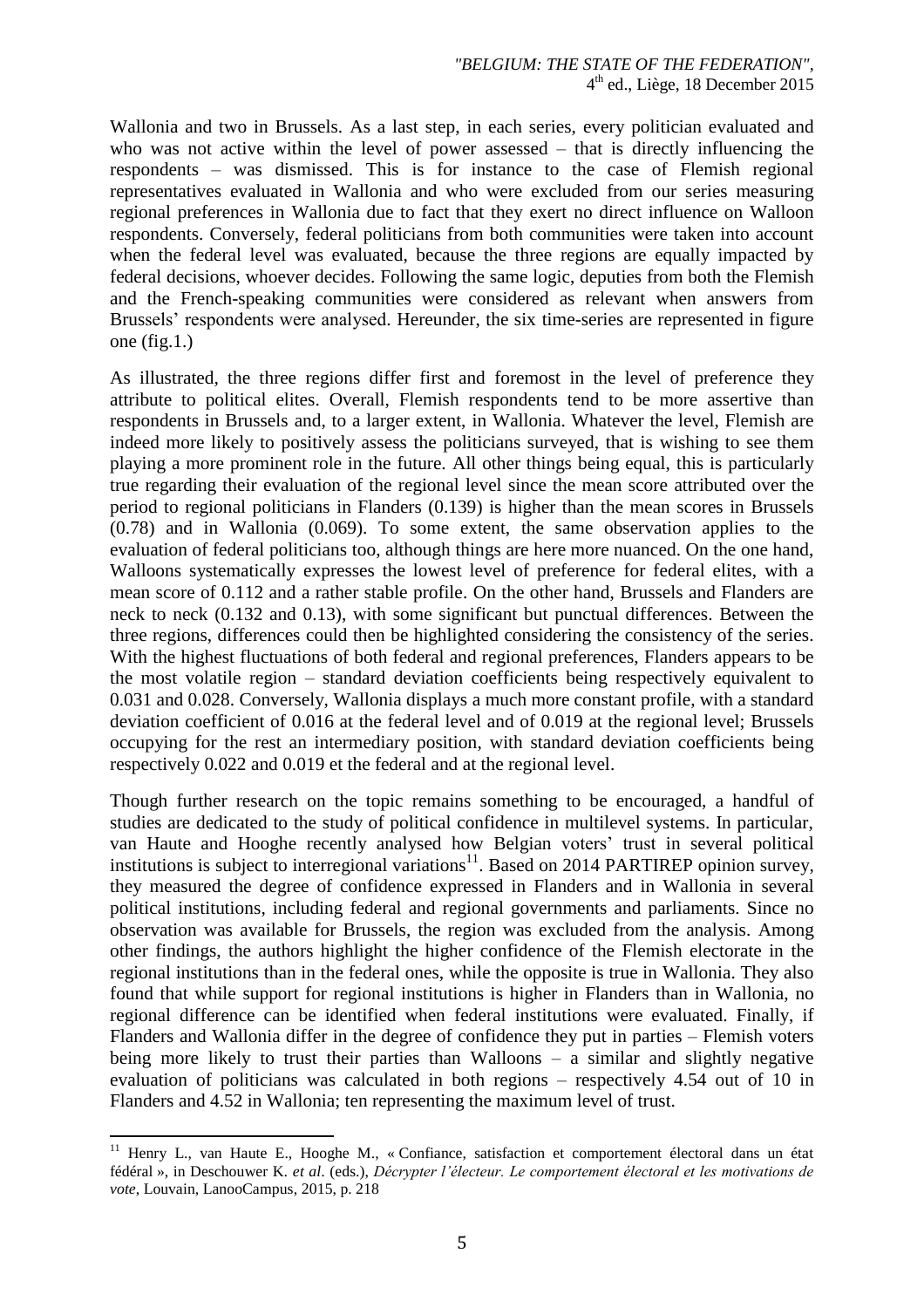### *"BELGIUM: THE STATE OF THE FEDERATION",*  4 th ed., Liège, 18 December 2015

**Fig. 1. Average Preferences for the Federal and the Regional Levels in the Walloon Region, the Region of Brussels-Capital and the Flemish Region, Based on Aggregated Individual Preference Scores (***Baromètres La Libre Belgique***, 2004-2015)** 

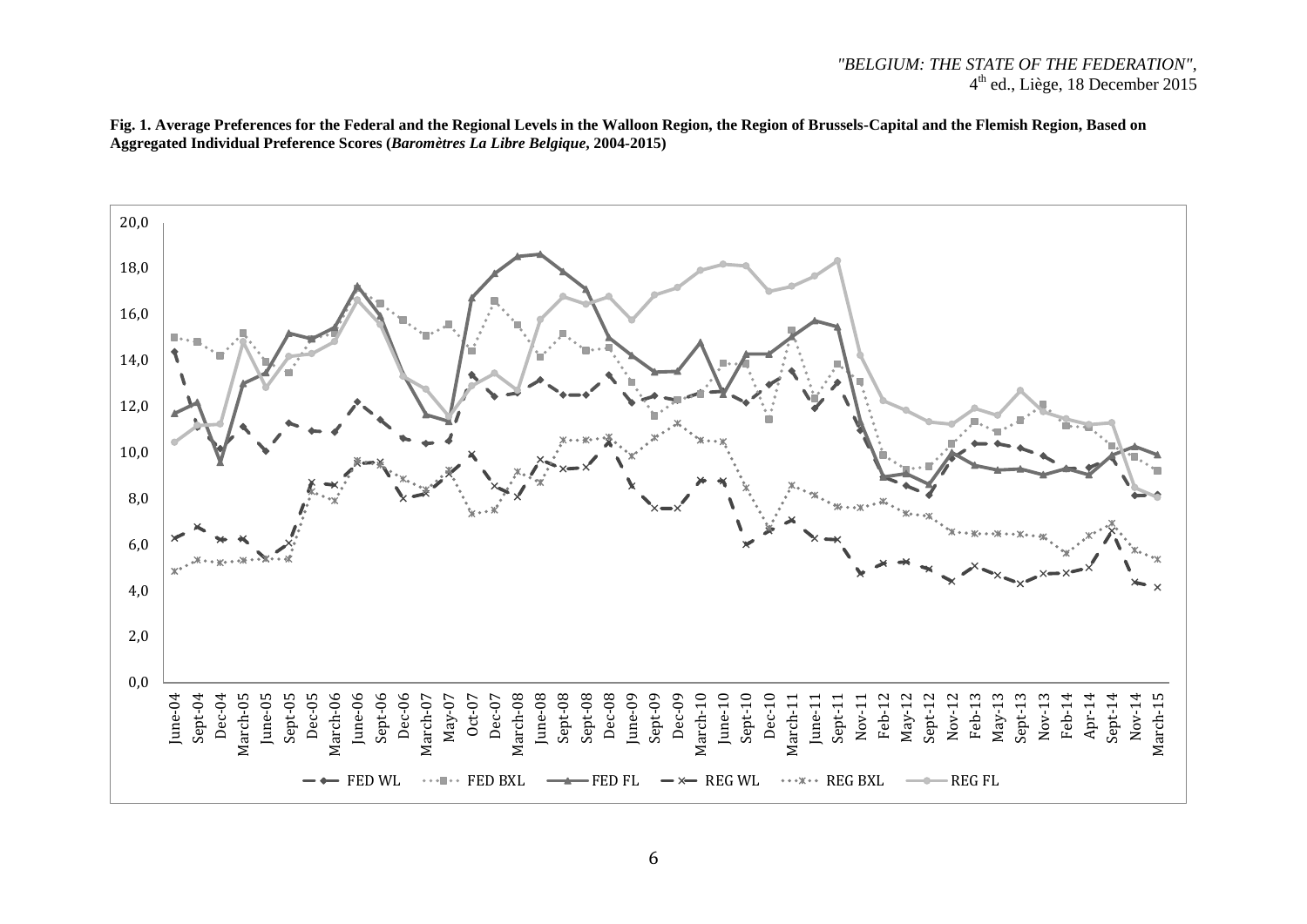Assuming that aggregated preferences for political representatives could serve as an indirect measure of political confidence, our own results are important as they provide a regular and alternative measurement of the legitimacy of the different levels of power in Belgium as well as of the variations between the regions. In accordance with Henry, van Haute and Hooghe<sup>12</sup> our analysis confirms first and foremost the higher degree of confidence for regional elites in Flanders compared to Wallonia. In particular, our results lead to the conclusion that the gap between the two regions is not only continuous, but also continuously significant, as respondents appear to support regional elites over the period twice as much in Flanders as in Wallonia; average levels of preference for the period being respectively equivalent to 0.139 and 0.069. Conversely, our observations differ also from Henry, van Haute and Hooghe's on two aspects. Firstly, our results go further and suggest that differences between Flanders and Wallonia are not restricted to the regional level. Indeed, the present piece of research highlights a second gap towards the federal level. Although the difference is less pronounced, preferences for the federal level are almost systematically superior in Flanders, the only exceptions being June 2004, December 2004, June 2010, February 2012 and the period from February 2013 and April 2014. Secondly, while Henry, van Haute and Hooghe measure a similar degree of confidence in politicians in Flanders and in Wallonia, the very nature of our research itself demonstrates the opposite. Though each politician can be evaluated on a single basis, and despite the logical individual variations it induces, it appears clearly that Flemish respondents are more enthusiasts than their Walloon peers about political elites.

Within each region, we then compared the mean approval rating of federal elites with that of regional elites in order to determine which level of government gets the upper hand. In this respect, it is worth reminding that we consider three competing hypotheses: the federal one, the confederal one and the 'flat' one (see above). As evident from figure 1, patterns vary depending on the region. In Brussels as well as in Wallonia, results provide strong empirical evidence in support of the federal hypothesis which assumes that federal elites should be more popular than regional ones. In Wallonia, we find that over the period 2004-2015, the level of support for federal representatives averages 11.2 % against only 6.9 % for those politicians who hold a mandate at the subnational level. Among Brussels' respondents, the differential in popularity between the federal and the regional levels proves to be even larger, since the mean level of preference for federal elites averages 13.2 % against only 7.8 % for regional elites. In line with Reif and Schmitt's model of "second-order" elections, the results of these two intraregional comparisons unambiguously demonstrate that despite the successive devolutions of competences from the federal state to regions and communities, federal representatives still exhibit the highest approval ratings among Walloon and Brussels' citizens.

In Flanders by contrast, we may point at another pattern that differs fundamentally from that observed in the two other regions. When considering the period 2004-2015 as a whole, it seems that at first glance, none of our three hypotheses can account for differences in popularity between federal and regional elites among Flemish respondents. In fact, providing one single interpretation for the overall period proves to be a very intricate task in the Flemish case, because the time span clearly covers two distinct sequences which deserve separate investigation: the sequence June 2004-September 2008 and the sequence December 2008- April 2014. During the first sequence, the mean level of support for federal representatives was quite similar to that of regional elites and the respective popularity curves of federal and regional politicians crossed each other several times. Between June 2007 and August 2008,

 $\overline{a}$ 

<sup>&</sup>lt;sup>12</sup> Henry L., van Haute E., Hooghe M., « Confiance, satisfaction et comportement électoral dans un état fédéral », in Deschouwer K. *et al*. (eds.), *Décrypter l'électeur. Le comportement électoral et les motivations de vote*, Louvain, LanooCampus, 2015, p. 218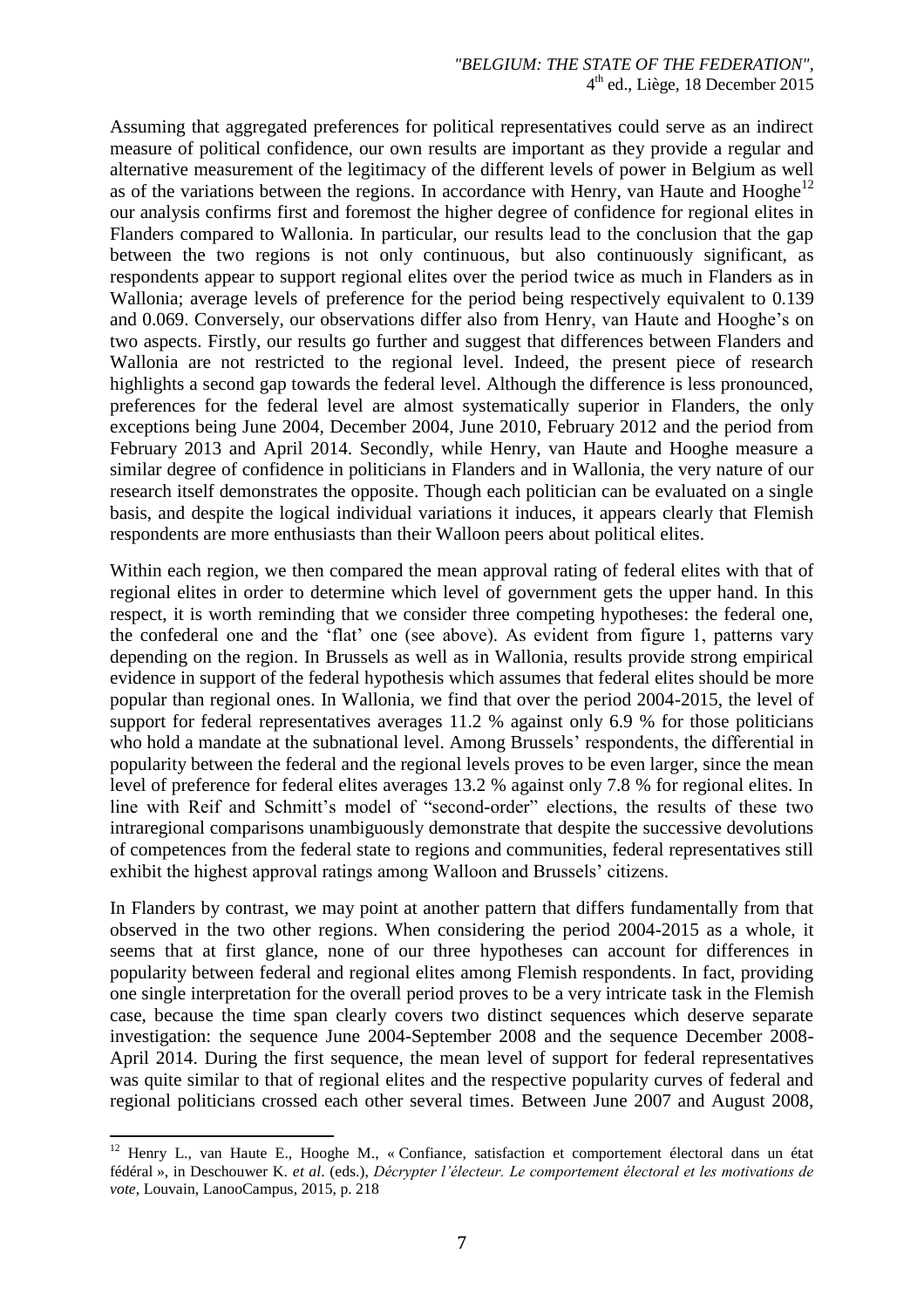preferences for federal politicians even dominate preferences for regional elites. In other words, no clear hierarchy between the two tiers of government emerged between June 2004 and September 2008, which concords with our 'flat' hypothesis. After September 2008, the hierarchy between the levels became much less blurred, since the mean approval rating of regional elites was definitely higher than that of federal personalities. In 23 consecutive political barometers, those politicians who held a mandate in the institutions of the Flemish Region/Community were found to be, on average, more popular than their federal colleagues. This observation lends support for the confederal hypothesis which suggests that regional elites nowadays dominate the Belgian political landscape. In light of these findings, we may conclude that the regional political arena can no longer be considered as a "second-order" arena in Flanders.

#### **Discussion**

There are basically two different ways of considering our results, one absolute and one relative; each of them having different consequences. According to an absolute interpretation, most of the observations we highlighted above should be tempered when analysed, since they refer to rather small variations, all things remaining equal. Yes, Flemish respondents do put higher trust rates in political elites than the rest of the country – Wallonia, in particular – and they do treat the federal and the regional levels on an equal footing. Conversely, federal politicians benefit from a preference bonus in Brussels and in Wallonia while elites at both levels enjoy lower levels of support than in Flanders. Yet, though the federal hypothesis is largely validated in Wallonia and in Brussels, we also observed that the results are less straightforward in Flanders. Despite inflections between the federal and the regional curves in 2008 and in 2014 and despite some significant but punctual gaps – e.g. December 2007, March 2008, and June 2010 – preference scores for the two levels are indeed rather close. Hence, from an absolute point of view, the only valid interpretation is to conclude that the flat hypothesis is confirmed over the period in Flanders. However, from a relative point of view, the confederal hypothesis could be supported too. First, the fact that the federal and the regional levels are treated equally in Flanders is already remarkable in itself, the federal hypothesis being commonly assumed when dealing with multilevel democracies. Second, from September 2008 to November 2014, the rupture is even more symbolic since the regional level takes the upper hand. Therefore, if we could say that absolute differences are limited, it is also true that they are relatively significant.

Admittedly, our data do not enable us to explain the shift from the flat scenario to the confederal scenario, which occurred in the Flemish public opinion during the fall 2008. Nevertheless, it may first be assumed that this shift can be partially attributed to the split of the electoral cartel CD&V-N-VA in September 2008 and to the subsequent success of the Flemish nationalist party. As the N-VA has become the biggest Flemish party during the period under scrutiny, an important proportion of the Flemish respondents have been drawn from the ranks of its sympathisers. As a consequence, the levels of support for both federal and regional personalities have probably been affected by the political line of the Flemish nationalists. The N-VA's fierce opposition to the successive federal governments may have contributed to the decline in approval ratings of federal politicians, while at the same time, its participation in the Flemish government Peters II may have fostered the popularity of regional elites. Second, the fact that regional personalities were more popular than federal ones between 2008 and 2014 can also be partially explained by the non-congruence between the partisan composition of the federal government and that of the Flemish regional government. At the federal level, Flemish governing parties did not hold a majority of seats in their linguistic group, while at the regional level, the governments Peters I and Peters II did